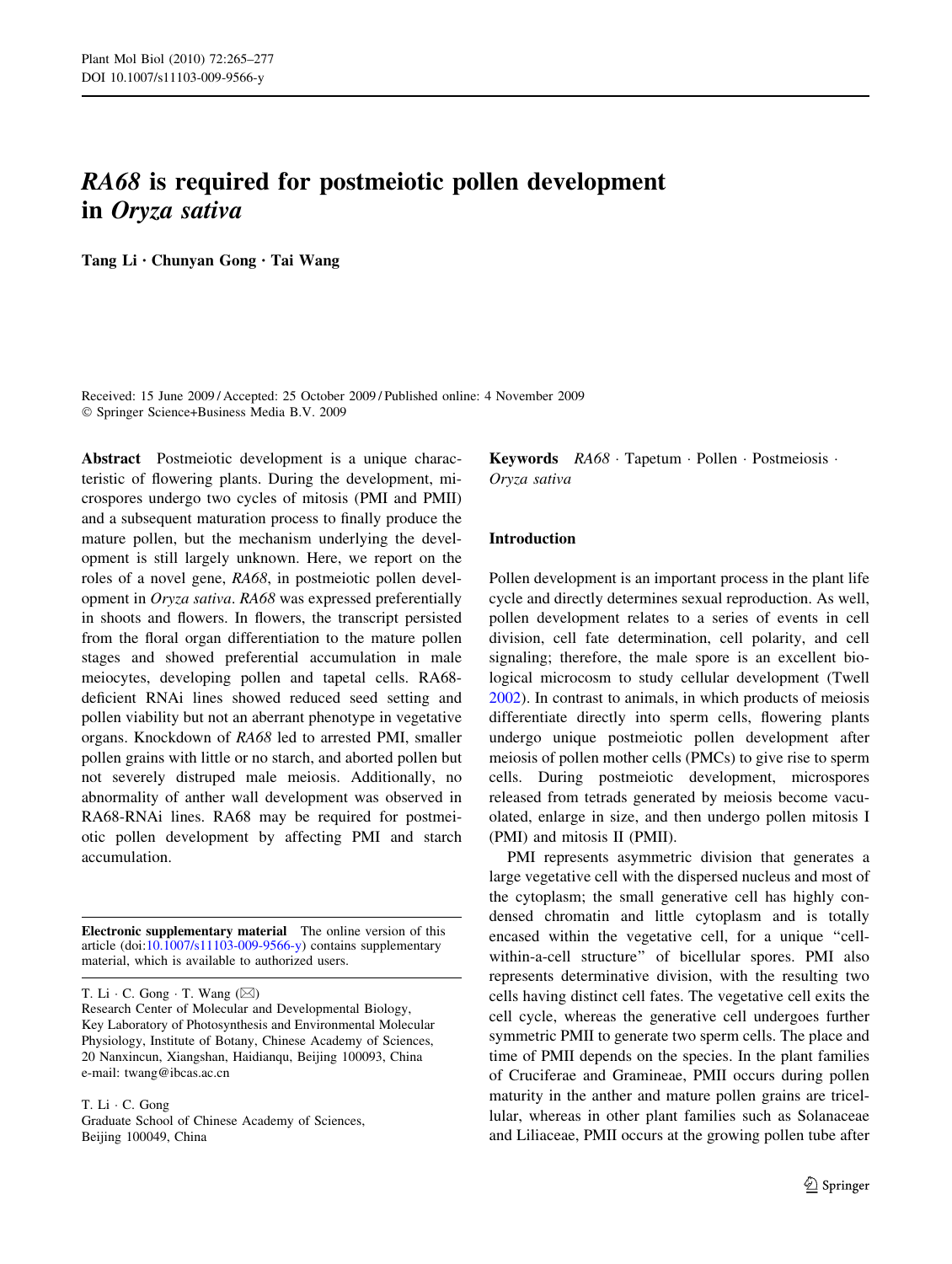pollen pollination, so the mature pollen is bicellular at anthesis (Ma [2005;](#page-11-0) McCormick [1993](#page-12-0), [2004;](#page-12-0) Singh and Bhalla [2007;](#page-12-0) Twell et al. [1998\)](#page-12-0).

The sporophytic tissues of anthers surrounding spores play important roles in normal pollen development. The tapetum, the innermost layer of the anther wall, is the most important layer of the anther wall for pollen development. It directly provides essential nutrition, synthesizes required secondary metabolites, and deposits contents of pollen exine (Ma [2005](#page-11-0); McCormick [1993;](#page-12-0) Twell [2002\)](#page-12-0). Mutation in several genes expressed specifically/preferentially in tapetal cells results in aberrant structure and/or degeneration of tapetum and eventually aborted pollen. Arabidopsis MS1, AMS, and MS2 expressed in tapetal cells are essential for normal pollen development (Aarts et al. [1997;](#page-11-0) Ito et al. [2007;](#page-11-0) Ito and Shinozaki [2002](#page-11-0); Sorensen et al. [2003](#page-12-0); Wilson et al. [2001\)](#page-12-0). In rice, UDT1 and TDR are required for tapetum development (Jung et al. [2005;](#page-11-0) Li et al. [2006](#page-11-0)), whereas RTS seems to directly regulate pollen development (Luo et al. [2006](#page-11-0)).

In addition, several gametophytic genes involved in pollen development in Arabidopsis have been identified by mutant analysis. In the sidecar pollen mutant, uninucleate microspores undergo additional cell division before PMI to generate two vegetative cells (Chen and McCormick [1996](#page-11-0)). The gametophytic mutant solo pollen is defective in nuclear division and cytokinesis at PMI and thus generates uninucleate pollen at the mature pollen stage (Twell et al. [1998](#page-12-0)). Both the gemini pollen 1 and gemini pollen 2 mutants show disrupted formation of the PMI cell plate and thereafter cytokinesis, which results in uninucleate pollen, partially divided pollen, and equally divided pollen (Park et al. [1998,](#page-12-0) [2004;](#page-12-0) Park and Twell [2001](#page-12-0)). GEM1, encoding a microtubule-associated protein MOR1, participates in the formation of phragmoplast by binding microtubules in cytokinesis (Twell et al. [2002\)](#page-12-0). Likewise, TIO, which encodes an ortholog of the FUSED protein kinase family, plays a role in cytokinesis during PMI (Oh et al. [2005\)](#page-12-0). By contrast, both the *duo1* and *duo2* mutants show arrested PMII but have no effect on PMI (Durbarry et al. [2005;](#page-11-0) Rotman et al. [2005](#page-12-0)).

Although great progress has been made in understanding the molecular regulation of postmeiotic pollen development in the dicot model plant Arabidopsis related to the complicated cellular events leading to functional pollen, the mechanism underlying the development is still largely unknown (Ma [2005\)](#page-11-0). Only a few genes were identified to function in pollen development in rice, which is a kind of important staple food as well as an important monocot model plant. Forward and reverse genetic approaches have revealed the function of several genes in postmeiotic pollen development in rice. For example, OsRAD21-3, an rice orthologue of yeast RAD21, is required for both PMI and PMII (Tao et al. [2007](#page-12-0)).

In previous study, we separated the full-length cDNA of RA68 (AY568677 in the DNA Databank), a flower-preferential gene, by PCR-mediated RNA subtraction hybridization in rice (Wu and Wang [2004\)](#page-12-0). The single-copy gene is located in chromosome 2 and encodes a protein of 219 amino acid residues of 22.8 kDa with a putative signal peptide of 22 amino acid residues at the N terminal and several posttranslational modification sites. Domain/motif searching revealed the protein to have no significant homology with any known proteins, except 38% overall sequence similarity with Arabidopsis PROTODERMAL FACTOR1 (PDF1), which indicates that RA68 is a novel protein in rice (Wu and Wang [2004\)](#page-12-0). Here, we reveal that the gene is required for postmeiotic pollen development in rice.

#### Materials and methods

Plant materials and growth conditions

Seedlings of the rice cultivar Zhonghua 10 (Oryza sativa L. ssp. japonica) were planted as described previously (Tao et al. [2007\)](#page-12-0). For expression analysis, roots and shoots were collected from 6-day-old plantlets grown in a growth chamber. Leaves, sheathes, lamina joints, stems, shoot apical meristems (SAMs), panicles, and spikelets were collected from adult plants.

#### Semi-quantitative RT–PCR

Total RNA was isolated with use of Trizol Reagent (Invitrogen, USA). For the first-strand cDNA synthesis,  $5 \mu$ g of total RNA was reversely transcribed in a 20- $\mu$ l system with use of ReverTra Ace (TOYOBO, Japan), with Oligo( $dT$ ) used as a primer. PCR was performed in a  $25-\mu$ l system with 2.5 µl cDNA used as a template for 30 cycles. Primer pairs for RA68 were P1 (5'-TCT ACT ACT CAG TAT GGT GGC TCC C-3') and P2 (5'-ATG AGC TCC AGT GCC ATC TGT GAT G-3'). The Tubulin A cDNA (Accession no. X91806) was amplified as an internal standard (Ding et al. [2002\)](#page-11-0).

#### In situ hybridization

For in situ hybridization, DIG-labeled antisense and sense RNA probes for RA68 were synthesized in vitro with SP6 polymerase (Roche, Germany) with use of a cDNA fragment spanning nucleotides 364-560 of RA68 as a template. Flowers of different stages were fixed and further processed as described (Ding et al. [2002](#page-11-0)).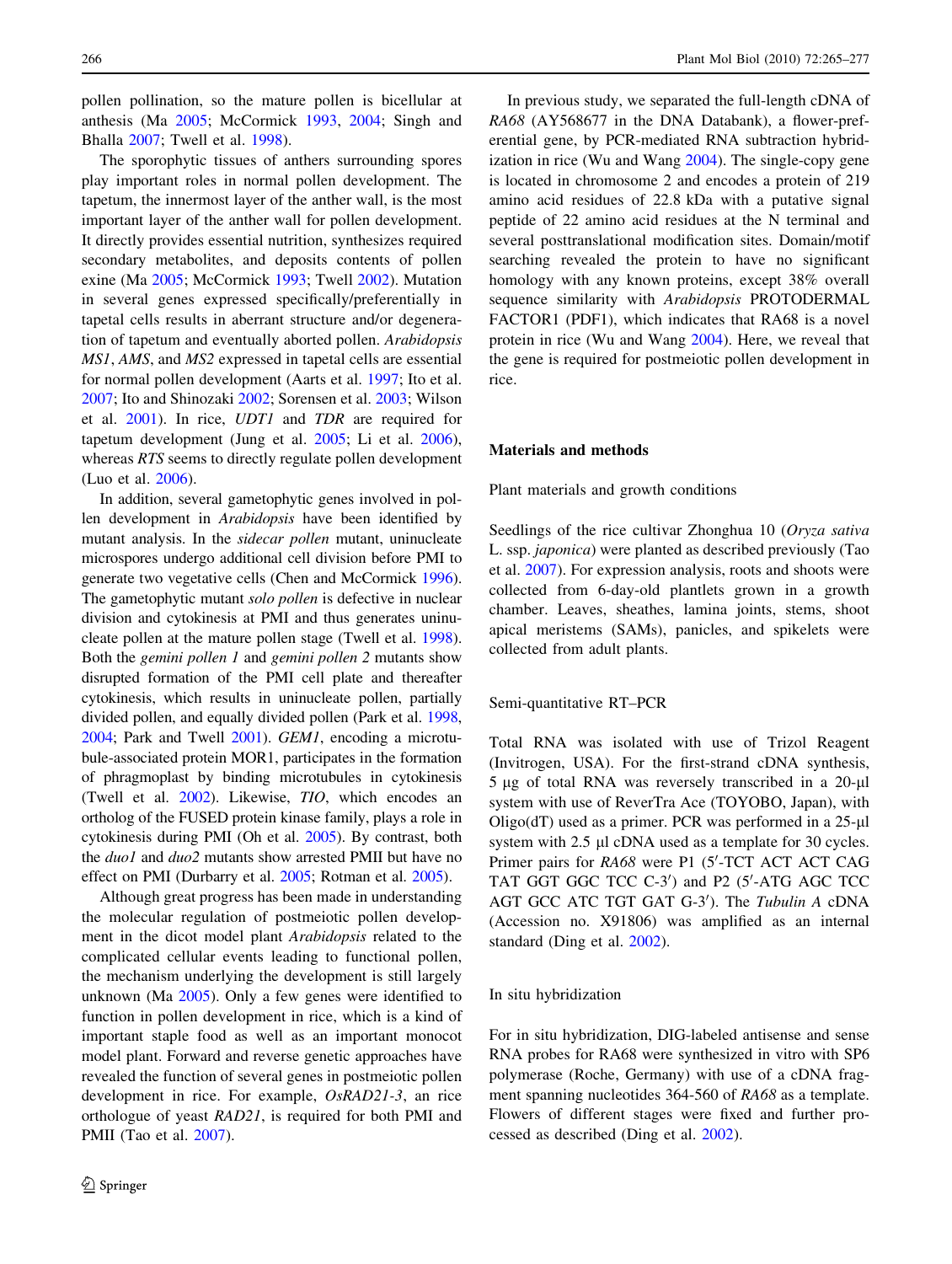#### RNA interference and plant transformation

For RNA interference (RNAi) construction, a 463-bp fragment was first amplified from RA68 cDNA by use of the primer pairs P3 (5'-GGA CTA GTA CTA CTC AGT ATG GTG GCT-3', SpeI) and P4 (5'-GAG AGC TCC CTG TTG GGT GGT AAA A-3', SacI) and then the primer pairs P5 (5'-GGG GTA CCA CTA CTC AGT ATG GTG GCT-3', KpnI) and P6 (5'-GAA GAT CTC CTG TTG GGT GGT AAA AG-3', BgIII). After enzyme digestion, the two cDNA fragments were inserted into the RNAi vector pTCK303 (Wang et al. [2004](#page-12-0)) to generate the RA68-RNAi construct pRA68i. pRA68i was introduced into Agrobacterium tumefaciens EHA105 and then transformed into rice calli to generate RA68-RNAi plants as described previously (Hiei et al. [1994](#page-11-0)). The seeds of the T0 or T1 generation were selected on 1/2 MS medium with 25 mg/l hygromycin B (Roche, Germany), and the surviving seedlings were transferred to soil as the T1 or T2 generation, respectively.

## PCR identification and Southern blotting

For PCR identification, genomic DNA was extracted from transgenic lines and the wild-type by use of Edwards buffer (Edwards et al. [1991\)](#page-11-0). The primer pairs P3 and P7 (5'-GCG GGA CTC TAA TCA TAA AAA CC-3', located in the NOS terminator of T-DNA), P8 (5'-ATG CTC TAA CCT TGA GTA CCT ATC-3', located in the ubiquitin promoter of T-DNA) and P6 were used to amplify the inserted sense or anti-sense RA68 cDNA fragments.

For Southern blot analysis, genomic DNA was extracted from the PCR-positive lines by use of the CTAB method (Murray and Thompson [1980](#page-12-0)) and digested by *EcoRI*, which has no cut site in the inserted hygromycin sequence. Southern blot hybridization was as described (Zhang et al. [2006\)](#page-12-0).

#### Pollen viability and in vitro germination

To examine pollen viability, mature pollen grains were spread from anthers, stained in Alexander staining solution (Alexander  $1969$ ) or 0.1% I<sub>2</sub>-KI solution, and observed on light microscopy. Viable pollen grains were counted, and the viable pollen percentage for each line represented the mean of three independent experiments. The number of counted pollen grains was  $>2,000$ . Pollen in vitro germination was as described previously (Tao et al. [2007\)](#page-12-0).

## Cytology

Male meiotic spreading, DAPI staining and nuclear observation of microspores or bi- or tricellular pollen grains were as described previously (Tao et al. [2007\)](#page-12-0). For nuclear observation of pollen grains, 90 spikelets from three independent plants of each line were randomly selected, and pollen grains were observed. The total number of counted pollen grains from each line was between 2,000 and 4,000.

For microscope observation of anther wall, flowers at different developmental stages were fixed at room temperature overnight in a solution of 50% ethanol, 5% acetic acid and 3.7% formaldehyde, dehydrated in a graded ethanol series to 100% ethanol, and embedded in paraffin (Sigma, USA). Ten micrometer transverse sections were cut, mounted onto poly-L-lysine-treated glass slides (Sigma, USA), and stained with 1% toluidine blue. The resultant transverse sections were observed and photographed after dehydration and mounting.

## Results

Identification of sequences similar to RA68 protein

Previous study showed that RA68 had no significant homologue except for the Arabidopsis PDF1 (Wu and Wang [2004](#page-12-0)). Following addition of newly sequenced genomes, we reanalyzed potential sequences similar to RA68 using the full-length amino acid (AA) sequence as a query in the current National Center for Biotechnology Information (NCBI) databases. The analysis revealed 11 potential homologues of RA68 (*e* value  $\leq$  6E-21, identity  $>40\%$ ) from Zea mays (4 entries), Sorghum bicolor (2), Oryza sativa (2), Arabidopsis thaliana (1), Ricinus communis (1), and Vitis vinifera (1), respectively. Consistent to the previous result, the homologue from Arabidopsis was PDF1. All these sequences are predicted and functionally unknown. Further multiple sequence alignments revealed that RA68 and its homologues had conversed C-termini with highly conserved amino acid sites, while their N-termini are changeable (Fig. [1\)](#page-3-0). Therefore, these proteins may represent a type of novel proteins and the conserved C-terminus may be potential function region.

Pairwise alignment analysis by use of needle program in EBI website [\(http://www.ebi.ac.uk/Tools/emboss/align/](http://www.ebi.ac.uk/Tools/emboss/align/index.html) [index.html](http://www.ebi.ac.uk/Tools/emboss/align/index.html)) indicated that RA68 was more similar to sorghum XP 002451823 and maize NP 001148678 (80.6% overall sequence identity with XP\_002451823 and 70.0% with NP\_001148678) than to other sequences  $(\leq 45\%$  identity). Correspondingly, RA68 was organized into a branch with its homologues from maize and sorghum, and formed a clade with XP\_002451823 and NP\_001148678 in a phylogenetic tree (Supplemental Figure S1).

RA68 is expressed preferentially in young seedlings and throughout flower development

To investigate the function of RA68, we used semi-quantitative RT–PCR to analyze its expression during rice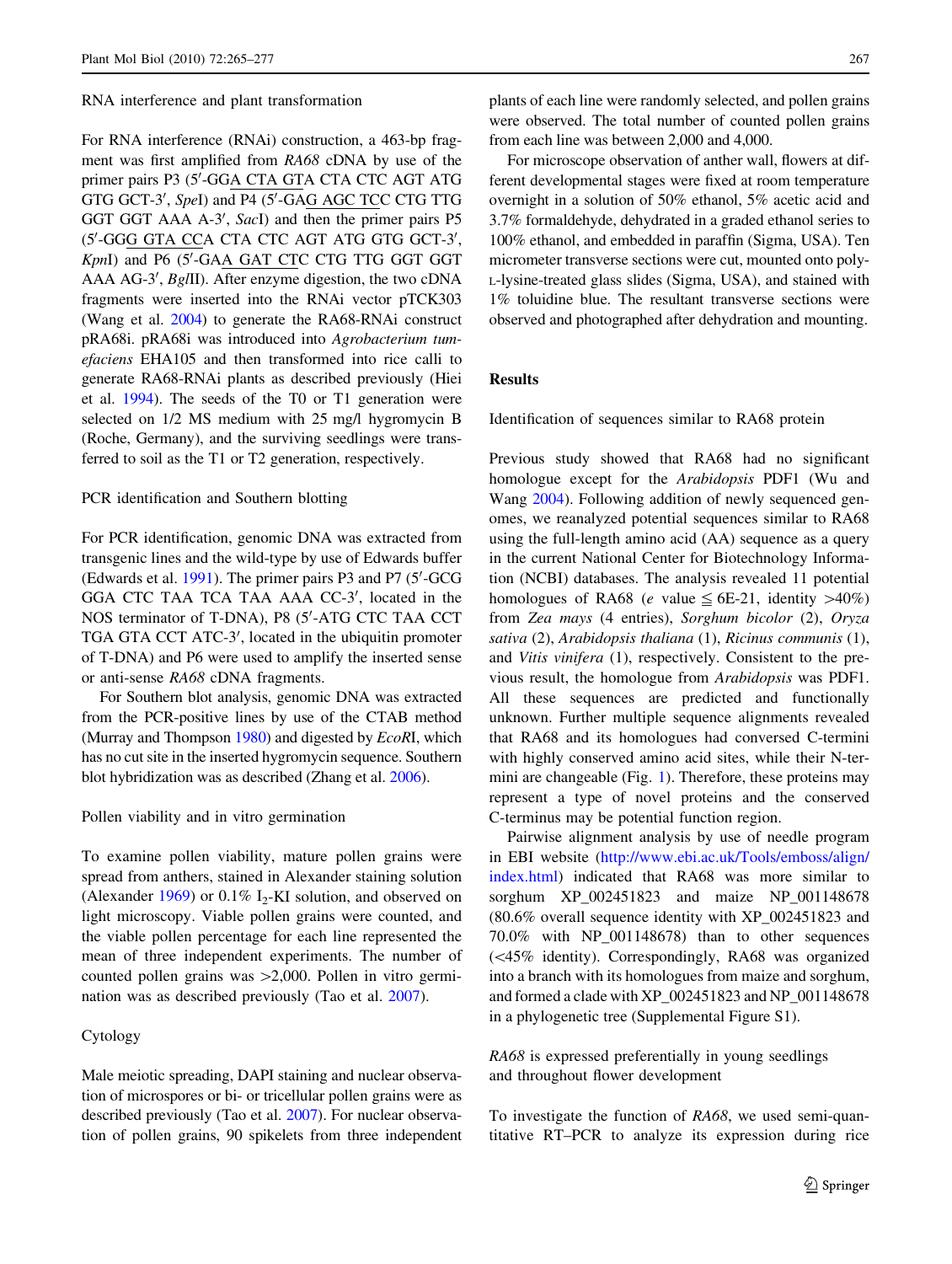<span id="page-3-0"></span>Fig. 1 Multiple alignment of full-length amino acid sequences of RA68 and its homologues using ClustalX software. Black boxes indicate identical residues, and white boxes indicate similar residues. At, Arabidopsis thaliana; Os, Oryza sativa; Rc, Ricinus communis; Sb, Sorghum bicolor; Vv, Vitis vinifera; Zm, Zea mays

| ZmNP_001148678<br>SbXP 002451823<br><b>RA68</b><br>ZmNP 001148016<br>ZmNP_001148184<br>SbXP_002438553<br>ZmNP 001150889<br>OsNP 001057844<br>AtPDF1<br>RcXP_002520383<br>VvXP 002283883<br>OsNP 001044120        | 1<br>1<br>1<br>1<br>1<br>$\mathbf{1}$<br>1<br>1<br>1<br>1<br>1            | MSSSSVLLVSAV<br><b>LVALVILSS</b><br>ERSILGEILS<br>EQKTYSSAPSYGGSP.<br>MSSSRVLLVSAVLVGLVTLSS<br>CRSLGELSEQKTYSSAPSYGGSP<br>.1797<br>MSSKV1LISGVLVGLLSLSS<br>RSLGELS<br>.EQKTYSSTTQYGGSP<br>TPS<br>MTGKV1L<br>. VAV<br>LI.LV<br><b>VAS</b><br>. Blo<br>s<br>GSRGLOG.DHVAEOKFGGG.<br>MTGKVLL<br> VAS <br>$\cdot$ R<br>$c s $ G S<br>RGLQG.DHVAEQKFGGGGYGGGGYGGYGGGGGGGGGG<br>. VA<br>VILV<br>MSGKVLL. VAVL.<br>LV.<br>VAASR<br>CSGSRGLQGGDHVAEQKYGGGGYGGGSGGGYGGGGGGGGGG<br>MSGKALLVVAVVL.LV<br>VAS R<br>SGSRGQLH<br>QQG.DHVAEQKYGTG<br>. NG<br>LHGDHHVAEKKFGGGG<br>MGSCKILLVIAL<br>LV.<br>GIASOQSSATRN.<br>. GG<br>MRGMVSFA<br>VWALFAALLS<br>MASVR. FEDAKTYYLSPPSGSHG<br>QQLFAS<br>. . TPP<br>MGKEKCKQHASVL<br>MWVFAA<br>LIS<br>OSFL<br>VΕ<br>WHATTTYEDOKNYYSP<br>WIATS.VEDOKNYYSP<br>.DPH<br>. MERERNKOASPFITILVAALLSONLLIP<br>. . DPH<br>MVPMAKALA <b>M</b> VSA <b>E</b> CLL <mark>VA</mark> P <mark>AAAAB</mark> SLVDMIGGA, FGGRKDYYMPGPTGQHHSSSPSHSHKAPPCAPTPP |
|------------------------------------------------------------------------------------------------------------------------------------------------------------------------------------------------------------------|---------------------------------------------------------------------------|------------------------------------------------------------------------------------------------------------------------------------------------------------------------------------------------------------------------------------------------------------------------------------------------------------------------------------------------------------------------------------------------------------------------------------------------------------------------------------------------------------------------------------------------------------------------------------------------------------------------------------------------------------------------------------------------------------------------------------------------------------------------------------------------------------------------------------------------------------------------------------------------------------------------------------------------------------------|
| ZmNP 001148678<br>SbXP 002451823<br><b>RA68</b><br>ZmNP 001148016<br>ZmNP_001148184<br>SbXP 002438553<br>ZmNP_001150889<br>OsNP 001057844<br><b>AtPDF1</b><br>RcXP_002520383<br>VvXP 002283883<br>OsNP 001044120 | 48<br>48<br>47<br>58<br>60<br>46<br>45<br>50<br>49<br>47<br>70            | YG.<br>$YG$<br>YG<br>GG<br>YGG<br>YG.,<br>YG.<br>SH<br>TPPSSNCGSPPYDPSPSTPSHPSPPSHTPTPS<br>SPPTGSHGSHSHVPTPSHGTP.SHGSGGGS.<br>AG.,<br>PSGTSPRHGGTTPSH.<br>AG<br>.RPPSGSHRTP.<br>TPTPSDTPPSPSSDTSPSTPGGGCSSSPTPCDAPPSPSSDTSP<br>OGGGGGY                                                                                                                                                                                                                                                                                                                                                                                                                                                                                                                                                                                                                                                                                                                           |
| ZmNP 001148678<br>SbXP 002451823<br><b>RA68</b><br>ZmNP_001148016<br>ZmNP 001148184<br>SbXP 002438553<br>ZmNP 001150889<br>OsNP 001057844<br>AtPDF1<br>RcXP_002520383<br>VvXP 002283883<br>OsNP 001044120        | 140                                                                       | TTPGGGGGYSPTPSDTPPSPSSDTSPTTPGGGGGYTPTPSDAPPSPSSDTSPTTPGGGGGYTPTPSDAPP                                                                                                                                                                                                                                                                                                                                                                                                                                                                                                                                                                                                                                                                                                                                                                                                                                                                                           |
| ZmNP_001148678<br>SbXP 002451823<br><b>RA68</b><br>ZmNP_001148016<br>ZmNP_001148184<br>SbXP 002438553<br>ZmNP_001150889<br>OsNP_001057844<br>At PDF1<br>RcXP_002520383<br>VvXP_002283883<br>OsNP_001044120       | 50<br>50<br>49<br>40<br>60<br>63<br>48<br>47<br>85<br>80<br>74<br>210     | SCECHEPTPTPS<br>.HHGTTPTP<br>SYGTTPSTPAHGV.<br>.SGE <mark>G</mark> HEPTPTPS<br>.SGG <mark>G</mark> YKPTPTPTPSY<br>. GTTPTPSYCTTP1<br>Ð<br>SYGTTPSTPSTPAYGV.<br>SDGGYKPTPTPTPAYGSTPTPSYGTTPTPSYGTTPT<br>в<br>SYGTTPSTPSTPDV<br>. GGGGGYGGGG.YT<br>GYSG<br>YGGGGGGGGY<br>GGGGG.YTE<br>GYSG.<br>YGGGGGGSGYGGGGGYTE<br>AYSG. .<br>. GGGGGYGGD<br>GGGGGGYT<br>GYSG.<br>GGGGGYGG<br>. GGGGGGYS<br>E<br>SPTTG<br>PSHTPTPHTPSHTPTPHTPPCNCGSP<br>YCGSPPTHSTPSNPSPSNGNCGTP<br>SHPSTPSHPSTPSH.<br>Ε<br>STPSHP. . PSGGGS<br>THDPTPSTPTGGGGG.<br>TPSDTPPSPSSGSSRTTPGGC                                                                                                                                                                                                                                                                                                                                                                                                        |
| ZmNP 001148678<br>SbXP 002451823<br><b>RA68</b><br>ZmNP 001148016<br>ZmNP_001148184<br>SbXP 002438553<br>ZmNP_001150889<br>OsNP 001057844<br>AtPDF1<br>RcXP 002520383<br>VvXP_002283883<br>OsNP 001044120        | 126<br>117<br>116<br>276                                                  | PTPSHP<br>YYPPSP<br>.GYYHSPP.<br>TTPGGSYYPPTPSIGD<br>PPSPSSD                                                                                                                                                                                                                                                                                                                                                                                                                                                                                                                                                                                                                                                                                                                                                                                                                                                                                                     |
| ZmNP 001148678<br>SbXP_002451823<br><b>RA68</b><br>ZmNP_001148016<br>ZmNP 001148184<br>SbXP 002438553<br>ZmNP 001150889<br>OsNP 001057844<br>AtPDF1<br>RcXP_002520383<br>VvXP_002283883<br>OsNP_001044120        | 132<br>123<br>123<br>346                                                  | . PSGGYYSSPPPRTPVVVTPPS<br>PIVDPGTPI<br>.PTGGSTPTPVTPTPVTPTPTT<br>. PYVPTPT.<br><br>TIGGGVGGSPPLVLSPPTT<br>.PISIDPG.<br>PGGGYYPPTPSVGDVPPSPASG<br><b>TPCSAPPSPSS</b>                                                                                                                                                                                                                                                                                                                                                                                                                                                                                                                                                                                                                                                                                                                                                                                             |
| ZmNP 001148678<br>SbXP 002451823<br><b>RA68</b><br>ZmNP_001148016<br>ZmNP_001148184<br>SbXP 002438553<br>ZmNP 001150889<br>OsNP_001057844<br>At PDF1<br>RcXP 002520383<br>VvXP_002283883<br>OsNP 001044120       | 416                                                                       | PSSDTSPTTPGGGNYPPAPTIGNVPPSPSSGTSPSTPGGGCSSSPTPCDAPPSPSSDTSPTTPGGGYYPP                                                                                                                                                                                                                                                                                                                                                                                                                                                                                                                                                                                                                                                                                                                                                                                                                                                                                           |
|                                                                                                                                                                                                                  |                                                                           | PEIP.XHGFVGS                                                                                                                                                                                                                                                                                                                                                                                                                                                                                                                                                                                                                                                                                                                                                                                                                                                                                                                                                     |
|                                                                                                                                                                                                                  |                                                                           | ENNE 001148678 98 KSHONH LAVVØSLGNRGKTFØARGELIVGKKLENDHENDENTETODVØADLEKSENANDERIVNE<br>SENT 002451823 110 KSHONH LAVAGSLGNRGKTFØARGELIVGKKLENDHENDENTETOPVØADLEKSENANDERIVNE<br>ANG 101148164 89 KSHONH ISALGSLGDRGKTLGRADI                                                                                                                                                                                                                                                                                                                                                                                                                                                                                                                                                                                                                                                                                                                                     |
| ZmNP_001148678<br>SbXP_002451823 176<br><b>RA68</b><br>ZmNP_001148016<br>ZmNP_001148184<br>SbXP 002438553<br>ZmNP_001150889<br>OsNP_001057844<br>At PDF1<br>RcXP_002520383<br>VvXP 002283883<br>OsNP 001044120   | 164<br>182<br>131<br>155<br>159<br>143<br>144<br>265<br>243<br>240<br>621 | R. . PPFTHOOVKDCIAVSVTS . DDANSADACIERKAN, EYHY<br>K. . PPFTHOOVKDCIVVAVTS . DGANSADACIERKAN, EYHY<br>K. . PPFTHOOVKDCIVVAVTS . DGANSADAKIERKAN, DYHY<br>K. YAYSHOOVGDCIAVALTS . KAANVADAAKIKKAN, 2003<br>K. YAYSHOOVGDCIAVALTS .                                                                                                                                                                                                                                                                                                                                                                                                                                                                                                                                                                                                                                                                                                                                |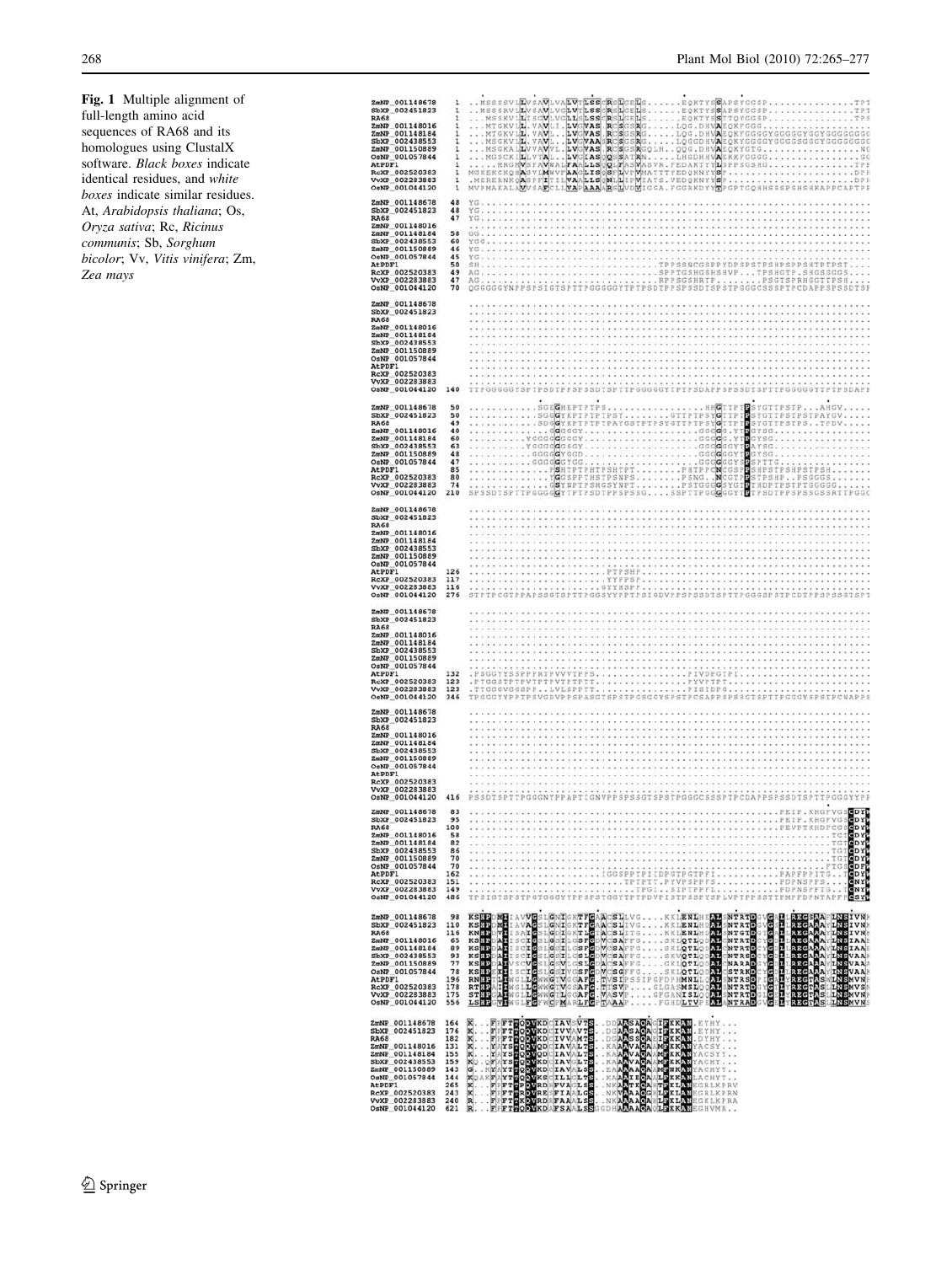<span id="page-4-0"></span>development. In the vegetative phase, RA68 mRNA was accumulated preferentially in shoots, weakly in lamina joints, stem nodes, and stem internodes, and was not detected in roots, young leaves, young sheaths, mature leaves, mature sheaths, and SAMs (Fig. 2a). Therefore, RA68 is preferentially expressed in aerial tissues of young seedlings.

When rice entered the reproductive phase, we collected panicles and spikelets with different lengths. From the characteristics of panicle development described previously (Itoh et al. [2005\)](#page-11-0), panicles to 80 mm could be divided into 4 flower developing stages: the formation of branches (panicles of 0–1 mm), differentiation of floral organs (panicles of 1–2, 2–3, 3–4, 4–10 mm), spore mother cells (panicles of 10–20, 20–30, 30–40 mm), and meiosis (panicles of 50, 80 mm). Because panicles of the early stage are tiny and vegetative tissues around the panicles may be not removed completely, to avoid the contamination of vegetative organs around the panicles, we used young leaves, young stems around the panicles and SAMs of the vegetative phase as negative controls. We collected spikelets of the uninucleate, bicellular and tricellular pollen stage after meiosis by following the division standards of Tao et al. ([2007\)](#page-12-0). RA68 mRNA was detectable from the differentiation of floral organs to the tricellular pollen stage, except for the earliest stage (formation of branches), and was undetectable in negative controls (Fig. 2b). The RA68 mRNA level was relatively high at floral organ

Fig. 2 RA68 expression pattern. a and b, RT–PCR analysis of RA68. a. RA68 mRNA accumulation in vegetative organs. SAM, shoot apical meristem. b. RA68 mRNA accumulation in flowers at different stages. The numbers represent panicle length (millimeter). Leaf and stem around young panicle and SAM of the vegetative phase were used as negative controls. Tub A was amplified as an internal standard. c to h, In situ hybridization analysis of RA68 mRNA. Transverse sections of flowers in meiotic PMC stage (c, h), tetrad stage (d). early microspore stage (e), late microspore stage (f), and bicellular pollen stage (g) were hybridized with DIG-labeled antisense  $(c-g)$  or sense RNA probe (h). PMCs, pollen mother cells; Ms, microspores; Tds, tetrads; T, tapetum. Scale bars in  $c-h = 50 \mu m$ 

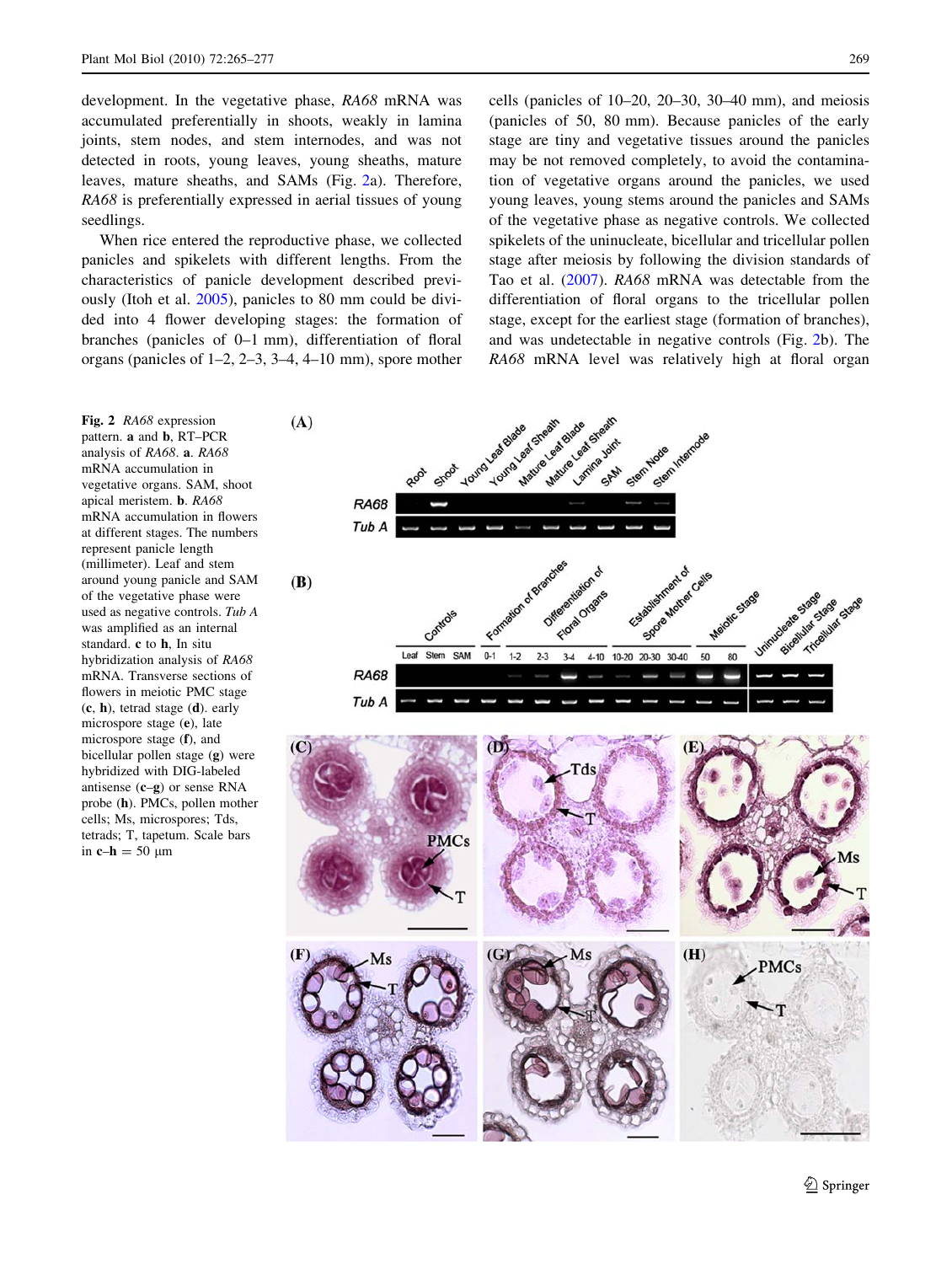differentiation (3- to 4-mm panicles), meiotic (50- and 80- mm panicles) and postmeiotic stages (Fig. [2](#page-4-0)b).

Furthermore, we analyzed the expression pattern of RA68 in anthers using in situ hybridization. RA68 was expressed in meiotic PMCs (Fig. [2c](#page-4-0)), tetrads (Fig. [2](#page-4-0)d), early microspores (Fig. [2](#page-4-0)e), late microspores (Fig. [2f](#page-4-0)), and bicellular pollen (Fig. [2g](#page-4-0)). Additionally, the gene was expressed in tapetal cells until tapetum was degraded (Fig. [2](#page-4-0)c–g). Only background signals were detected by the sense probe (control) (Fig. [2](#page-4-0)h). Therefore, RA68 expression is associated with the tapetum and developing spores.

## Generation and molecular characterization of RA68-RNAi lines

We used RNAi to address the functions of RA68. A 463-bp fragment spanning 170-632 nt of RA68 cDNA with no similarity to any other sequences in the rice genome was used to generate the RA68-RNAi construct. The RA68 cDNA fragment was amplified and inserted into RNAi vector pTCK303 (Wang et al. [2004\)](#page-12-0) in a sense and antisense orientation separated by a rice intron fragment and under the control of a ubiquitin promoter. We obtained 55 T0 independent transformants by introducing the resulting pRA68i construct into rice calli.

PCR analysis by use of primer pairs located in the ubiquitin promoter and the antisense sequence or in the NOS terminator and sense sequence revealed that 35 of the 55 transformants contained the insertion of both antisense and sense sequences. Furthermore, we examined the copy number of the transgene in PCR-positive lines by use of Southern blotting and found that 13 transgenic lines (L1, L3, L6, L8, L12, L15, L36, L40, L43, L46, L50, L53, and L54) had only one copy of the transgene and the other lines had two or three copies. The insertion sites differed in the 13 single-copy lines (Supplemental Figure S2).

# The sterility of RA68-RNAi lines is associated with downregulation of endogenous RA68

The T0 generation of PCR-positive RA68-RNAi lines showed no abnormalities in vegetative growth or flower development. However, in contrast to the wild-type, which showed >90% seed-setting rate, the seed-setting rate in 26 of the 35 transgenic lines was decreased, ranging from 3% to 74%. Among the 26 lines, 21 had seed-setting rates  $\leq 50\%$  ( $\leq 30\%$  for 15 of 21 lines). T1 (Fig. [3a](#page-6-0), b) and T2 generations (Fig. [3c](#page-6-0)) showed stable and heritable phenotypes. The seed-setting rates of the T0, T1, and T2 generations of 6 single-copy-insertion RNAi lines (L1, L3, L6, L8, L15, and L40) was largely from 30% to 50%, except for L1, which had a seed-setting rate similar to that of wildtype (about 90%) (Fig. [3](#page-6-0)d). Therefore, the 6 lines were used for further analysis.

The transcribed antisense-intron-sense sequence from the RNAi construct can form a double-stranded RNA hairpin structure and ultimately knock down the expression of a target gene in RNAi plants (Chuang and Meyerowitz [2000;](#page-11-0) Wesley et al. [2001\)](#page-12-0). To investigate whether the endogenous RA68 transcript was knocked down in RA68-RNAi lines, we used semi-quantitative RT–PCR to examine the mRNA level of endogenous RA68 in uninucleate microspore-staged spikelets of wild-type plants and the 6 RA68-RNAi lines. The endogenous RA68 mRNA level was downregulated in 5 (L3, L6, L8, L15, and L40) of the 6 lines, but almost unaffected in L1, as compared to that of the wild-type control (Fig. [4](#page-6-0)). Therefore, L1 was used as transgenic negative control (TNC) in further analysis, along with wild-type control. These results indicated that the downregulation of endogenous RA68 was associated with the sterile phenotypes in the RA68-RNAi lines.

#### Pollen viability is reduced in RA68-RNAi lines

Pollen is a key regulator of plant fertility. Since RA68- RNAi lines showed no abnormalities in flower development and morphology, we examined pollen viability at the mature pollen stage by Alexander staining (Alexander  $1969$ ) and I<sub>2</sub>-KI staining. On Alexander staining, more than 90% of control pollen grains were viable (97% for wildtype,  $n = 2,560$ ; and 95% for TNC,  $n = 2,195$ ) (Supplemental Figure S3a and S3e), with a uniform round shape (Supplemental Figure S3c). However, RA68-RNAi lines showed a high proportion of ''nonviable'' pollen grains (Supplemental Figure S3b and S3e), and the ''nonviable'' pollen grains were irregular and shrunken (Supplemental Figure S3d). On I<sub>2</sub>-KI staining, about 90% of control pollen grains were stained dark blue-black and had regular shapes (91% for wild-type,  $n = 5,297$ ; and 86% for TNC,  $n = 3{,}621$ ) (Fig. [5](#page-7-0)a, c), whereas most pollen grains of RA68-RNAi lines were variable in shape and did not be stained or be stained little (Fig. [5](#page-7-0)b), with reduction of pollen viability percentages (Fig. [5c](#page-7-0)); these results agreed with those from Alexander staining. For example, only 30% ( $n = 5,743$ ) of L8 pollen grains were viable (Fig. [5c](#page-7-0)). Furthermore, results of in vitro pollen germination assay to examine pollen viability were similar to those from pollen staining. Most mature pollen grains of control plants could germinate normally, whereas only a small proportion of mature pollen grains from RA68-RNAi lines could germinate (data not shown). Thus, pollen viability was severely reduced in RA68-RNAi lines and the sterile phenotype was related to reduced pollen viability.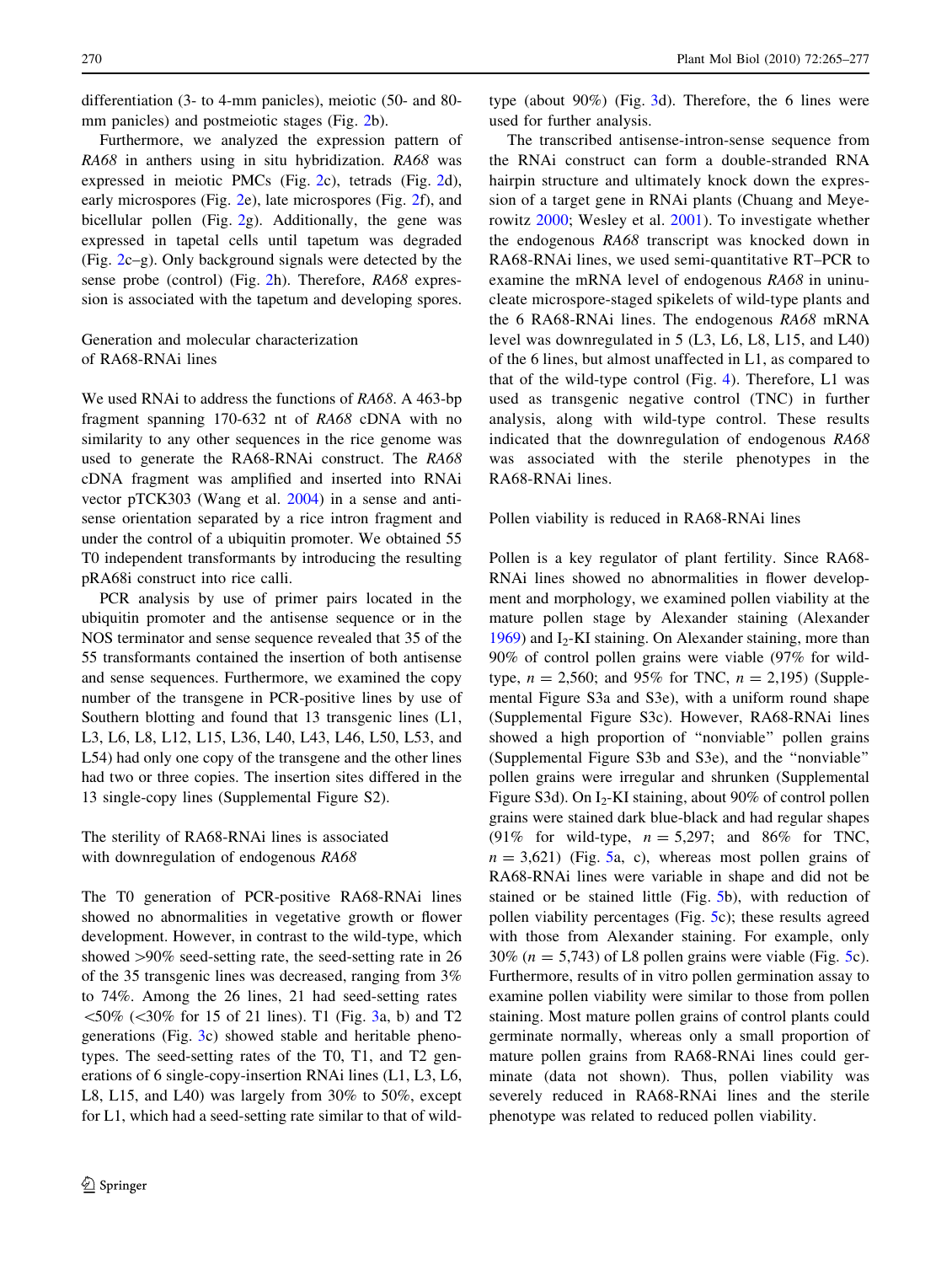<span id="page-6-0"></span>

Fig. 3 RA68-RNAi lines show decreased fertility. a The plant morphology of wild-type (left) and RA68-RNAi line T1 generation (right). Wild-type panicles (left) bent as grains matured, whereas RA68-RNAi panicles (right) remained upright because of decreased fertility. b The panicle morphology of wild-type (left), medium sterile RA68-RNAi line (middle), and severely sterile RA68-RNAi line ( $right)$ ). At grain maturity, most caryopses of wild-type panicle ( $left$ ) became yellow with grain stuffing, whereas most caryopses of RA68-



Fig. 4 The expression of endogenous RA68 is decreased in RA68- RNAi lines. a Semi-quantitative RT–PCR analysis of endogenous RA68 mRNA levels in wild-type and RA68-RNAi lines. Tub A was amplified as an internal standard. All PCR products were separated on 1% agarose gels. b The relative RA68 mRNA levels of RA68-RNAi lines versus the wild-type quantified after normalization to Tub A level. Data show mean  $\pm$  SD of triplicates

RNAi panicles (middle and right) remained green because they were empty. c The plant morphology of wild-type (left) and RA68-RNAi line T2 generation (right). d The seed-setting rates of the T0 generation, T1 generation and T2 generation of 6 single-copy insertion RA68-RNAi lines (L1, L3, L6, L8, L15, and L40). The seed-setting rates of wild-type plants growing at the same time were also evaluated. Scale bars in  $a = 25$  cm,  $b = 5$  cm, and  $c = 20$  cm

# Male meiosis is not severely disrupted in RA68-RNAi lines

Because RA68 is expressed at a relatively high level in flowers of the meiotic stage and downregulation of RA68 results in reduced pollen viability, we first examined male meiosis in male meiocytes from RA68-RNAi line L6 (the line with relatively low pollen viability) and wild-type plants. In wild-type male meiocytes, homologous chromosomes accomplished pairing and synapsis from leptonema to diplonema (Fig. [6a](#page-8-0)–d) and formed 12 bivalents after condensation at diakinesis (Fig. [6e](#page-8-0)). Afterwards, highly condensed 12 bivalents aligned at metaphase I (Fig. [6k](#page-8-0)), underwent reduction division at anaphase I (Fig. [6l](#page-8-0)), and reached poles at telophase I (Fig. [6](#page-8-0)m), thus generating a dyad (Fig. [6n](#page-8-0)). After meiosis II, the two daughter cells divided simultaneously and equally to generate a tetrad (Fig. [6](#page-8-0)o).

In male meiocytes of L6, the chromosome behaviors from leptonema to diplonema were similar to that of the wild type (Fig. [6f](#page-8-0)–i). Pairing and synapsis of chromosomes did not differ from that of the wild-type. At diakinesis,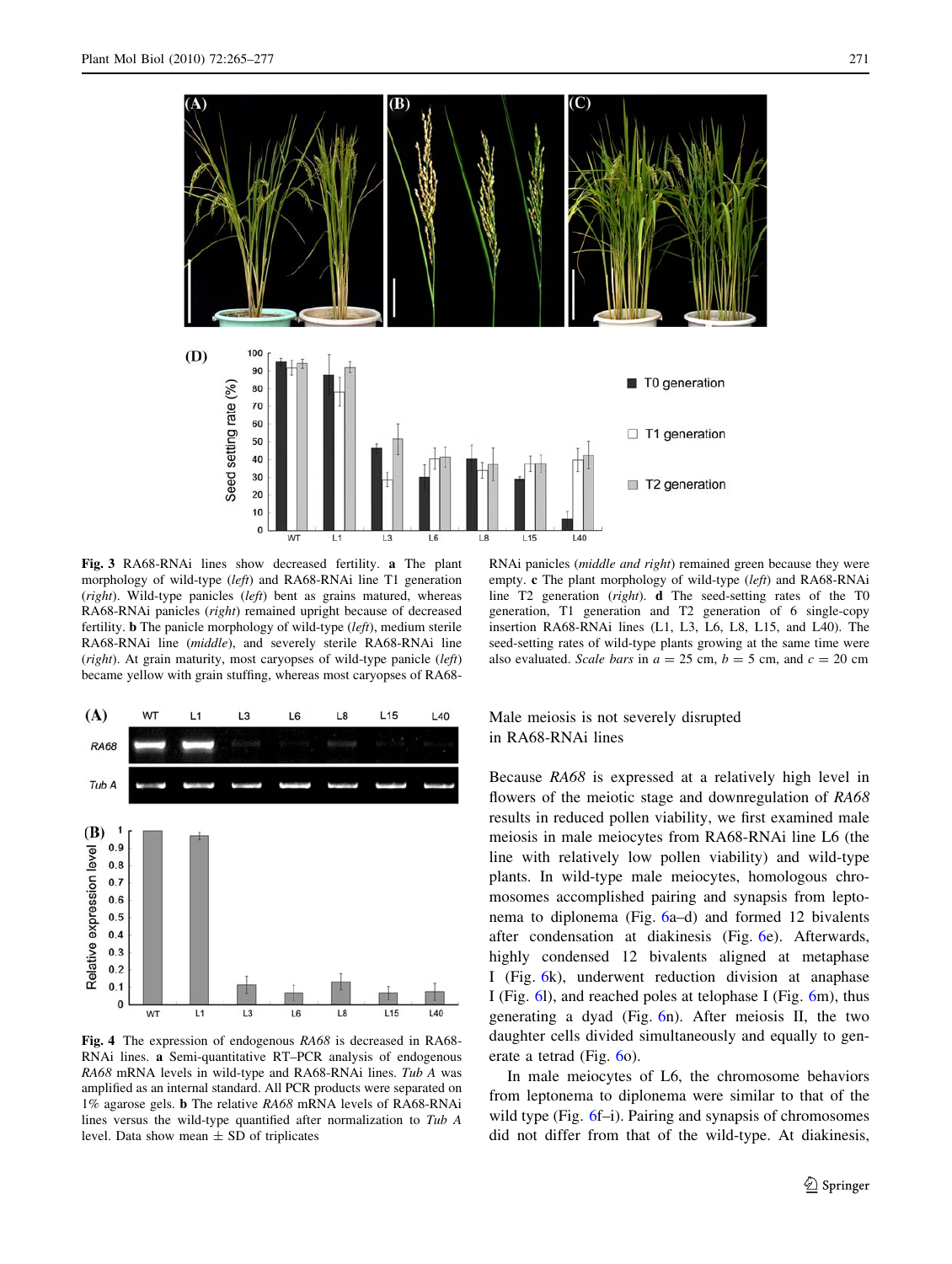<span id="page-7-0"></span>Fig. 5 I<sub>2</sub>-KI staining showing reduced pollen viability of RA68-RNAi lines. a Controlplant mature pollen grains. b RA68-RNAi mature pollen grains. c The viability percentage of pollen grains at the mature pollen stage in control plants and RA68-RNAi lines. The data show mean  $\pm$  SD of three independent assays. Scale bar in  $a = 50 \text{ µm}$  for  $b$ 



most male meiocytes had 12 recognizable bivalents, whereas only 13% of cells  $(n = 231)$  had univalents (Fig. [6](#page-8-0)j). At metaphase I, some desynapsed univalents could not align at metaphase plate (approximately 12% of cells,  $n = 43$ ) (Fig. [6p](#page-8-0)). Lagging chromosomes appeared at anaphase I (Fig. [6q](#page-8-0)) and telophase I (Fig. [6r](#page-8-0)) in some male meiocytes (approximately 9% and 8%,  $n = 46$  and 58, respectively), which resulted in micronuclei in some dyads (Fig. [6](#page-8-0)s). After meiosis II, a few male meiocytes produced abnormal tetrads with unequal cells (Fig. [6t](#page-8-0)). Therefore, male meiosis may not have been severely disrupted in RA68-RNAi lines, and male meiotic disruption is not the main reason for pollen abortion.

RA68-RNAi lines show aberrant pollen development after male meiosis

We further examined postmeiotic pollen development in RA68-RNAi plants and control plants on DAPI staining. In wild-type plants, uninucleate microspores released from the tetrad entered the early microspore stage (Fig. [7a](#page-9-0)). Accompanying vacuolation and enlargement in microspores, the nucleus gradually migrated to the periphery of the cell at the mid-microspore stage (Fig. [7](#page-9-0)b) and finally located at the side opposite of the aperture at the late microspore stage (Fig. [7](#page-9-0)c), where PMI took place. The late uninucleate microspore underwent PMI to generate bicellular pollen comprising a large vegetative cell with a dispersed nucleus and a small generative cell with a condensed nucleus (Fig. [7](#page-9-0)d). The generative cell then underwent PMII to generate 2 sperm cells. Pollen development ended with the production of tricellular pollen (Fig. [7e](#page-9-0)).

Most microspores of RA68-RNAi lines were indistinguishable from those of control plants at early (Fig. [7](#page-9-0)f), mid (Fig. [7g](#page-9-0)), and late microspore stage (Fig. [7h](#page-9-0)); only a few microspores were shrunken, with unstained nuclei. The percentages of normal microspores of RA68-RNAi lines at the mid and late microspore stage were 91% (L3,  $n = 205$ , 85% (L6,  $n = 166$ ), 96% (L8,  $n = 350$ ), 86% (L15,  $n = 342$ ), and 94% (L40,  $n = 315$ ). However, as the spore advanced to the bicellular stage, RA68-RNAi lines showed arrested uninucleate microspores (Fig. [7](#page-9-0)k, l), as well as normal bicellular pollens (Fig. [7i](#page-9-0)). At the mature pollen stage, 93% ( $n = 3,062$ ) of pollen grains in wild-type plants were tricellular pollen, with only 1% uninucleate microspores, 0.03% bicellular pollen, 6% small pollen, and 0.2% aborted pollen; a similar pattern was observed in TNC plants (Fig. [7p](#page-9-0)). In contrast, a high proportion of spores showed aberrant phenotypes in RA68-RNAi lines at the same stage (Fig. [7p](#page-9-0)), including arrested mid microspore (Fig. [7](#page-9-0)k), arrested late microspore (Fig. [7l](#page-9-0)), arrested bicellular pollen (Fig. [7](#page-9-0)m), small pollen (tricellular pollen with diameter  $\langle 38 \text{ }\mu \text{m} \rangle$  (Fig. [7n](#page-9-0)), and aborted pollens (nuclei-undetectable and shrunken) (Fig. [7o](#page-9-0)). For example, only 23% ( $n = 3,601$ ) of L8 pollen grains were tricellular (Fig. [7j](#page-9-0), p), whereas the remaining spores were uninucleate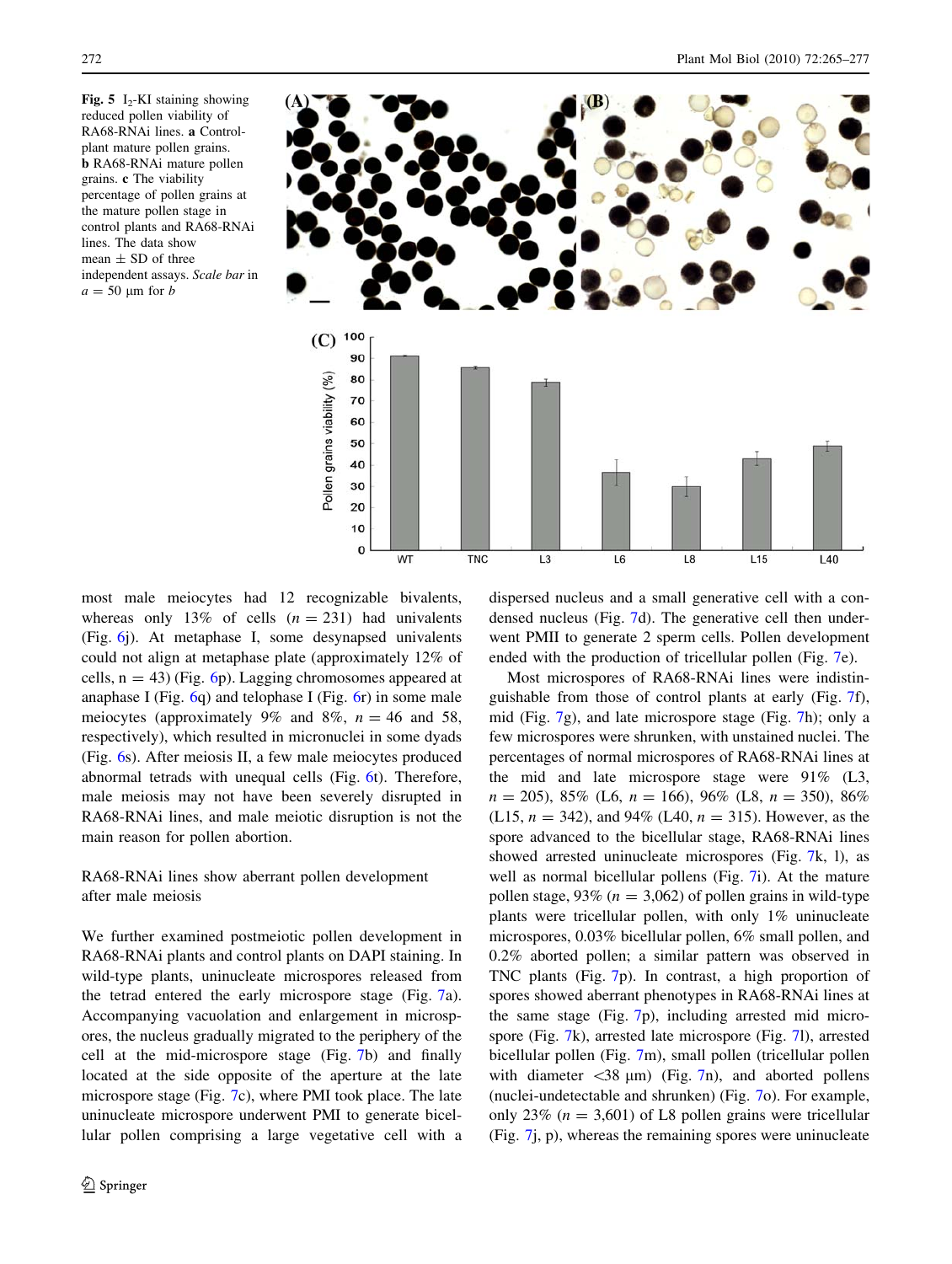<span id="page-8-0"></span>

Fig. 6 Male meiosis in wild-type and RA68-RNAi plants. Male nuclear spreads were prepared from wild-type (a–e, k–o) and RA68-RNAi (f–j, p–t) plants and stained with DAPI. a and f, leptonema. b and g, zygonema. c and h, pachynema. d and i, diplonema. e and j, diakinesis. k and p, metaphase I. l and q, anaphase I. m and r,

telophase I. n and s, dyad. From diakinesis to dyad, univalent (j, arrowhead), lagging chromosomes (p–r, arrowheads), and micronuclei (s, arrowheads) observed in some male meiocytes of RA68-RNAi lines. o and t, tetrad. Some abnormal tetrads with unequal cells (t) observed in RA68-RNAi line. Scale bar in  $a = 10 \mu m$  for **b**–t

(41%, Fig. [7k](#page-9-0), l, p), bicellular (1%, Fig. [7m](#page-9-0), p), small (28%, Fig. [7](#page-9-0)n, p), or aborted (7%, Fig. [7o](#page-9-0), p). Most of the aberrant spores were arrested at PMI (12% in L3,  $n = 2,831$ ; 38% in L6,  $n = 3,380$ ; 41% in L8,  $n = 3,601$ ; 40% in L15,  $n = 2,613$ ; and 37% in L40,  $n = 3,155$ ) or were small (28% in L3,  $n = 2,831$ ; 11% in L6,  $n = 3,380$ ; 28% in L8,  $n = 3,601$ ; 23% in L15,  $n = 2,613$ ; and 13% in L40,  $n = 3,155$ . The mean diameter of spores at the mature pollen stage was  $41.7 \pm 1.5$  µm (range 37.6– 47.5  $\mu$ m,  $n = 620$ ) in wild-type plants but decreased to  $37.9 \pm 3.4$  µm (range 29.3–49.4 µm,  $n = 364$ ) in RA68-RNAi lines. Therefore, the deficiency of RA68 in the RA68-RNAi lines led to PMI arrest and defective cell expansion during pollen development.

## RA68-RNAi lines show normal anther wall development

Anther wall, mainly the innermost tapetum, is considered to have a nutritive function for the developing spore (Twell [2002](#page-12-0)). During normal pollen development, shortly after microspores release from the tetrad, tapetal cells begin to degenerate. The cell components from the degenerating tapetum are also important nutrients for the growth and maturation of the spores (Wilson and Zhang [2009](#page-12-0)). In wildtype anthers, each anther locule was enclosed by innermost tapetum, middle layer, endothecium and outmost epidermis at meiotic stage (Fig. [8a](#page-10-0)). Tapetum began to degenerate at tetrad stage (Fig. [8b](#page-10-0)), and appeared thin at microspore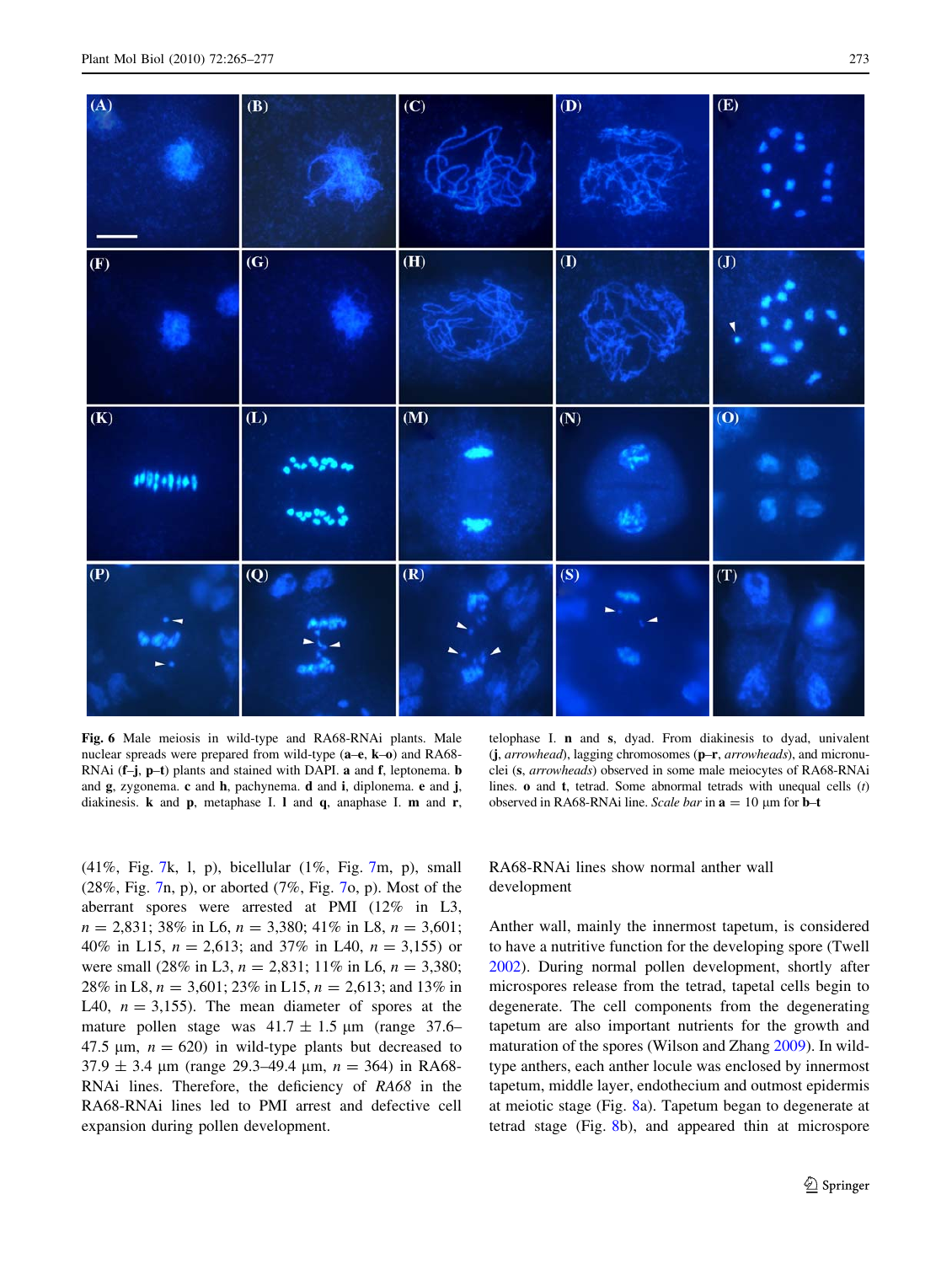<span id="page-9-0"></span>

Fig. 7 RA68-RNAi lines showing abnormal pollen development. Pollen development in wild-type (a–e) and RA68-RNAi (f–o) plants by DAPI staining. a–e, wild-type pollen development. a, early microspore. b, mid microspore. c, late microspore. d, bicellular pollen. e, tricellular pollen. f–o, RA68-RNAi pollen development. f, early microspore. g, mid microspore. h, late microspore. i, normal bicellular pollen. j, normal tricellular pollen. k–o, abnormal pollen at

mature pollen stage in RA68-RNAi lines. k, arrested mid microspore. l, arrested late microspore. m, arrested bicellular pollen. n, small pollen. o, aborted pollen. p, frequencies of different pollen types at mature pollen stage in control plants and RA68-RNAi lines. ''Uninucleate'' includes arrested mid and late microspores. The data show mean  $\pm$  SD of three biological repeats. Scale bars = 20  $\mu$ m and b for c–e, and g for h–o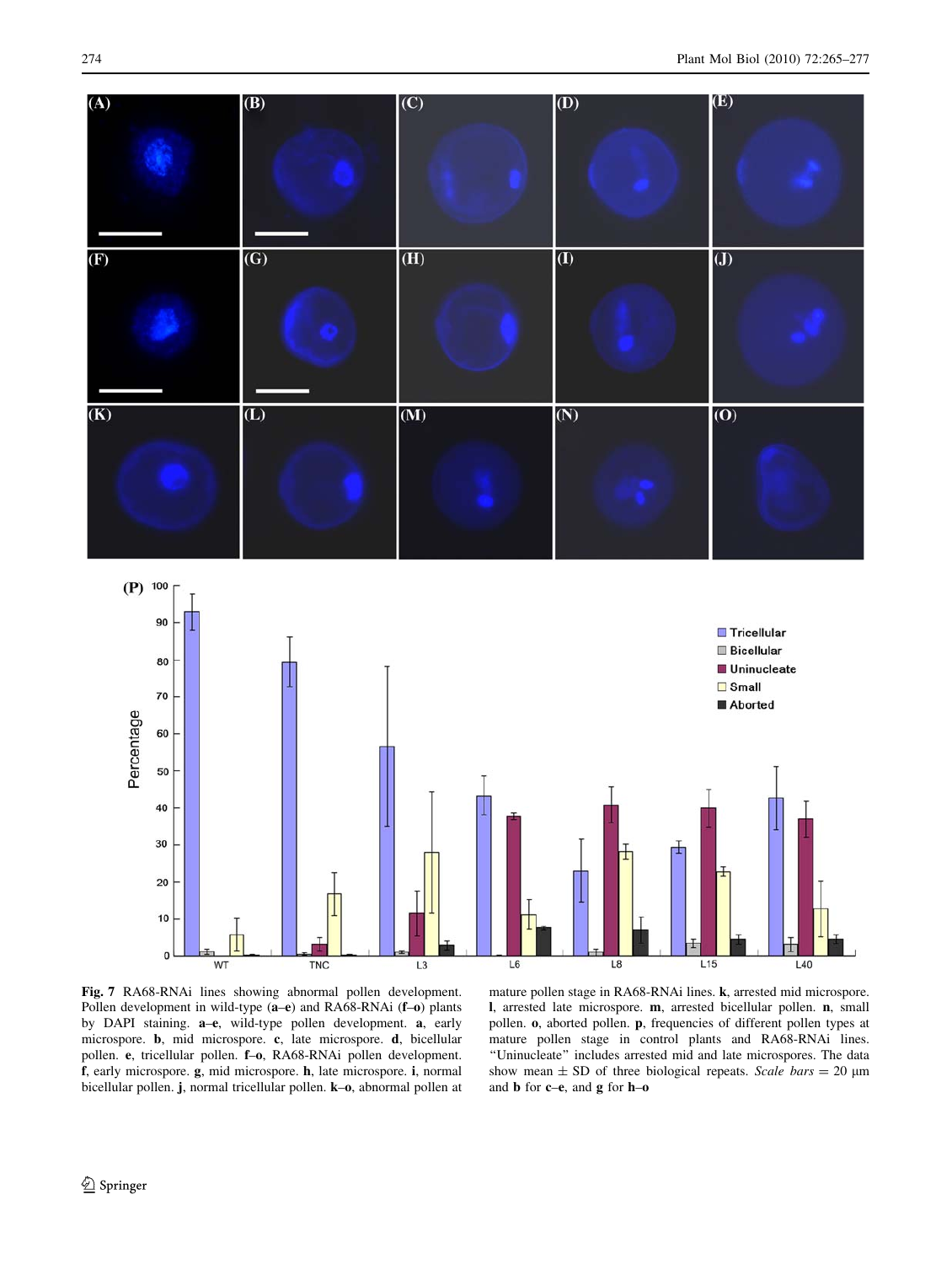<span id="page-10-0"></span>Fig. 8 RA68-RNAi lines showing no abnormality in anther wall development. Anther transsections of wildtype and RA68-RNAi lines were compared from the meiotic stage to the microspore stage. a to c, wild-type anther wall development. d to f, RA68- RNAi anther wall development. a and d. The meiotic stage. b and e. The tetrad stage. c and f. The microspore stage. E, epidermis; En, endothecium;

ML, middle layer; Ms, microspores; PMCs, pollen mother cells; T, tapetum; Tds, tetrads. Scale bar = 20  $\mu$ m



stage (Fig. 8c). Anther wall layers from RA68-RNAi lines showed cytological features similar to those from wild-type (Fig. 8d–f).

### **Discussion**

The predicted RA68 protein has no conserved functional domains known in the present database. However, we found that the protein hit 11 functionally unknown polypeptides from different sequenced-genomes in the present database. RA68 and its homologues have conversed C-termini with highly conserved amino acid sites, whereas their N-termini are changeable. Therefore, these proteins may represent a type of novel proteins and the conserved C-terminus may be potential function region. Obviously, RA68 and its homologues from maize and sorghum can be organized into a branch, suggesting the biological function of RA68 is conserved at least in monocots.

In the vegetative development phase, RA68 is expressed in shoots, lamina joints, and stems of rice. However, we found no obvious phenotype of vegetative development in RA68-RNAi lines as compared with the wild-type, which indicates that RA68 is not a key gene or is redundant to the function of other genes in rice vegetative development. In the productive development phase, RA68 is expressed throughout flower development, with a relatively high level at floral organ differentiation, meiotic and postmeiotic stages. In situ hybridization of anthers showed that RA68 is expressed in meiotic PMCs, developing spores and tapetal cells. In general, severe disruption in male meiosis causes a marked reduction in number of pollen grains (Zhang et al. [2006](#page-12-0)); however, we did not observe a notable difference in number of pollen grains between the wild-type and RA68- RNAi lines. As well, only a few male meiocytes in RA68- RNAi lines showed an aberrant meiotic appearance. RA68 may not play an important role in male meiosis.

Postmeiotic development of the male gametophyte involves PMI and PMII, and the fate of daughter cells is determined after PMI. PMI is a vital event for correct germ cell differentiation (Borg et al. [2009\)](#page-11-0). Genetic studies of Arabidopsis have identified several genes required for PMI, such as *GEM1* (Park et al. [1998;](#page-12-0) Park and Twell [2001](#page-12-0); Twell et al. [2002](#page-12-0)), TIO (Oh et al. [2005\)](#page-12-0), and Kinesin  $12A/12B$  (Lee et al.  $2007$ ), which function in phragmoplast organization to regulate asymmetric division and male germline formation (Borg et al. [2009\)](#page-11-0). RA68-deficient RNAi rice showed a large accumulation of uninucleate microspores at the stage corresponding to the mature pollen stage of the wild-type control, which suggests the arrest of PMI.

Besides showing arrest in PMI, RA68-deficient RNAi lines showed substantially decreased pollen diameter. Correspondingly,  $I_2$ -KI staining showed more than half of the spores with little or no accumulation of starch. Carbohydrate metabolism plays an important role in pollen development, and starch accumulation is a significant characteristic of pollen grains in Gramineae. Starch, mainly accumulating in the vegetative cell, is the key source for generation of the carbon skeleton and energy used for spore development, germination, and pollen tube growth (Baker and Baker [1979;](#page-11-0) Clément et al. [1994;](#page-11-0) Franchi et al. [1996](#page-11-0);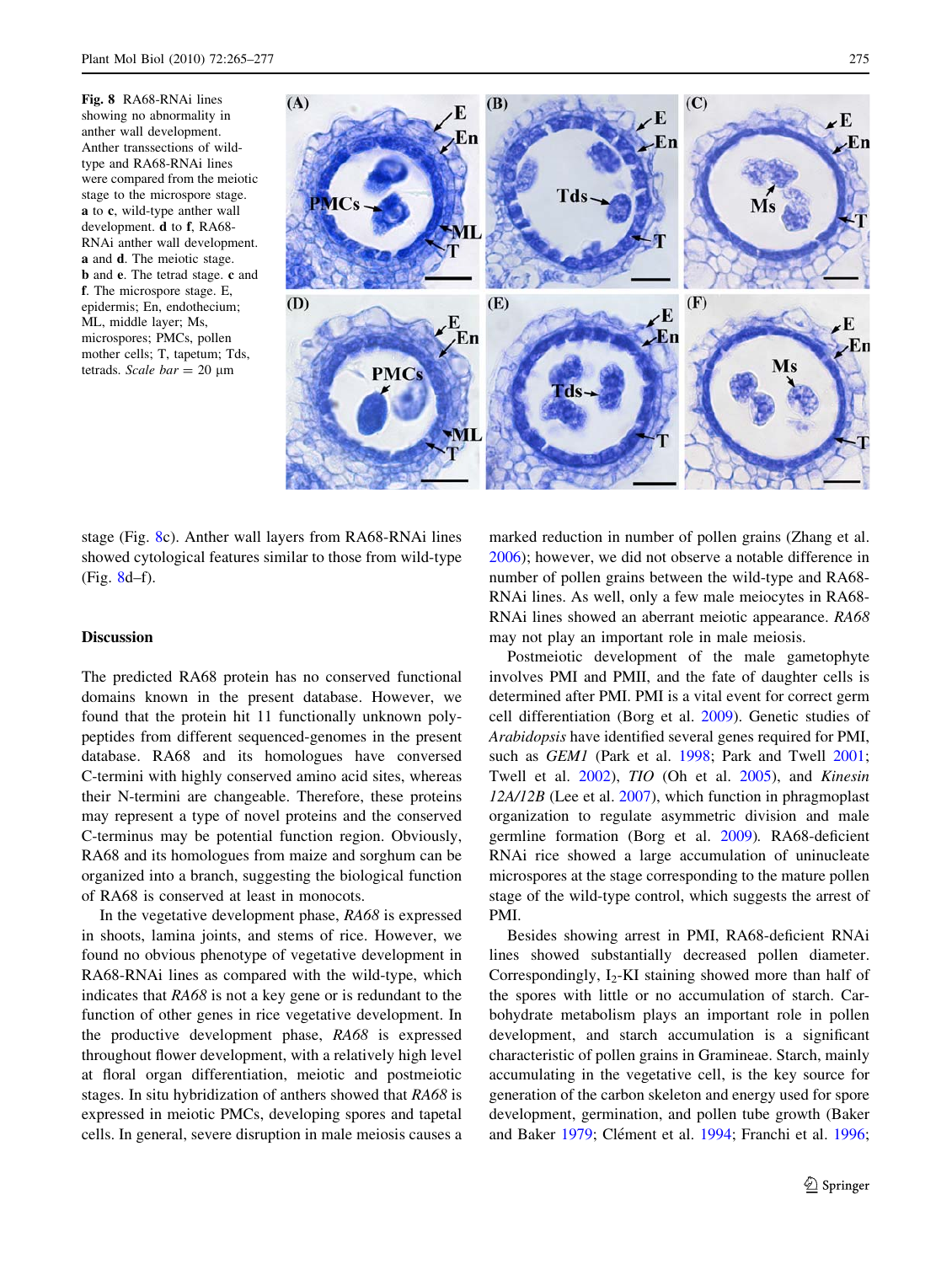<span id="page-11-0"></span>Pacini et al. [1992\)](#page-12-0). The starch deficiency by disturbing carbohydrate metabolism in tapetal cells and/or developing spores leads to abnormal pollen development. For example, extracellular invertase isoenzymes cleave sucrose to monosaccharides and are important in male gametophyte development (Roitsch et al. [2003;](#page-12-0) Roitsch and González [2004](#page-12-0)). Downregulation of Nin88, an extracellular invertase gene in tobacco, results in changed pollen size, reduced starch accumulation in pollen, and male sterility; further analysis revealed pollen development was arrested before PMI (Goetz et al. 2001). A similar phenotype appears when extracellular invertase gene OSINV4 is downregulated in rice (Oliver et al. [2005](#page-12-0)). Another example is SnRK1, which encodes a sucrose non-fermenting-1-related protein kinase. SnRK1 antisense barley lines show blocked pollen development at the bicellular stage, with many small pollen grains containing little or no starch (Zhang et al. [2001](#page-12-0)). The tapetum is responsible for nutrition of pollen development by its secreting carbohydrates to the anther locule, and aberrant tapetum led to defect in pollen development (Goldberg et al. 1993; Mascarenhas [1990;](#page-12-0) Twell [2002](#page-12-0)). However, microscope observations of the RNAi anther sections did not detect obvious abnormality of the tapetum and other anther wall layers, suggesting that RA68 should not be a component of the molecular network regulating tapetum development and the arrest of pollen development is not due to abnormality of anther development. Together, the lines of evidence suggest that RA68 is required for PMI and pollen development via carbohydrate metabolism and/or sugar signals, although the biochemical mechanism of the gene function needs further study.

In summary, this work demonstrates that RA68 is required for postmeiotic pollen development in rice. Downregulation of RA68 results in arrest of PMI and reduced pollen size. Our results provide a novel insight into and expand our knowledge of the regulation mechanism of postmeiotic pollen development.

Acknowledgments The research was supported by grants from the Chinese Ministry of Science and Technology (No. 2007CB108703) and the National Natural Science Foundation of China (No.30821007).

## References

- Aarts M, Hodge R, Kalantidis K, Florack D, Wilson Z, Mulligan B, Stiekema W, Scott R, Pereira A (1997) The Arabidopsis MALE STERILITY 2 protein shares similarity with reductases in elongation/condensation complexes. Plant J 12:615–623
- Alexander MP (1969) Differential staining of aborted and nonaborted pollen. Stain Technol 44:117–122
- Baker HG, Baker I (1979) Starch in angiosperm pollen grains and its evolutionary significance. Am J Bot 66:591–600
- Borg M, Brownfield L, Twell D (2009) Male gametophyte development: a molecular perspective. J Exp Bot 60:1465–1478
- Chen YC, McCormick S (1996) Sidecar pollen, an Arabidopsis thaliana male gametophytic mutant with aberrant cell divisions during pollen development. Development 122:3243–3253
- Chuang C-F, Meyerowitz EM (2000) Specific and heritable genetic interference by double-stranded RNA in Arabidopsis thaliana. Proc Natl Acad Sci USA 97:4985–4990
- Clément C, Chavant L, Burrus M, Audran JC (1994) Anther starch variations in Lilium during pollen development. Sex Plant Reprod 7:347–356
- Ding Z-j, Wu X-h, Wang T (2002) The rice tapetum-specific gene RA39 encodes a type I ribosome-inactivating protein. Sex Plant Reprod 15:205–212
- Durbarry A, Vizir I, Twell D (2005) Male germ line development in Arabidopsis. duo pollen mutants reveal gametophytic regulators of generative cell cycle progression. Plant Physiol 137:297–307
- Edwards K, Johnstone C, Thompson C (1991) A rapid and simple method for the preparation of plant genomic DNA for PCR analysis. Nucleic Acids Res 19:1349
- Franchi GG, Bellani L, Nepi M, Pacini E (1996) Types of carbohydrate reserves in pollen: localization, systematic distribution and ecophysiological significance. Flora 191:143–159
- Goetz M, Godt DE, Guivarc'h A, Kahmann U, Chriqui D, Roitsch T (2001) Induction of male sterility in plants by metabolic engineering of the carbohydrate supply. Proc Natl Acad Sci USA 98:6522–6527
- Goldberg RB, Beals TP, Sanders PM (1993) Anther development: basic principles and practical applications. Plant Cell 5:1217– 1229
- Hiei Y, Ohta S, Komari T, Kumashiro T (1994) Efficient transformation of rice (Oryza sativa L.) mediated by Agrobacterium and sequence analysis of the boundaries of the T-DNA. Plant J 6:271–282
- Ito T, Shinozaki K (2002) The MALE STERILITY1 gene of Arabidopsis, encoding a nuclear protein with a PHD-finger motif, is expressed in tapetal cells and is required for pollen maturation. Plant Cell Physiol 43:1285–1292
- Ito T, Nagata N, Yoshiba Y, Ohme-Takagi M, Ma H, Shinozaki K (2007) Arabidopsis MALE STERILITY1 encodes a PHD-type transcription factor and regulates pollen and tapetum development. Plant Cell 19:3549–3562
- Itoh J-I, Nonomura K-I, Ikeda K, Yamaki S, Inukai Y, Yamagishi H, Kitano H, Nagato Y (2005) Rice plant development: from zygote to spikelet. Plant Cell Physiol 46:23–47
- Jung K-H, Han M-J, Lee Y-S, Kim Y-W, Hwang I, Kim M-J, Kim Y-K, Nahm BH, An G (2005) Rice Undeveloped Tapetum1 is a major regulator of early tapetum development. Plant Cell 17:2705–2722
- Lee Y-RJ, Li Y, Liu B (2007) Two Arabidopsis phragmoplastassociated kinesins play a critical role in cytokinesis during male gametogenesis. Plant Cell 19:2595–2605
- Li N, Zhang D-S, Liu H-S, Yin C-S, Li X-x, Liang W-q, Yuan Z, Xu B, Chu H-W, Wang J, Wen T-Q, Huang H, Luo D, Ma H, Zhang D-B (2006) The rice Tapetum Degeneration Retardation gene is required for tapetum degradation and anther development. Plant Cell 18:2999–3014
- Luo H, Lee J-Y, Hu Q, Nelson-Vasilchik K, Eitas T, Lickwar C, Kausch A, Chandlee J, Hodges T (2006) RTS, a rice antherspecific gene is required for male fertility and its promoter sequence directs tissue-specific gene expression in different plant species. Plant Mol Biol 62:397–408
- Ma H (2005) Molecular genetic analyses of microsporogenesis and microgametogenesis in flowering plants. Annu Rev Plant Biol 56:393–434